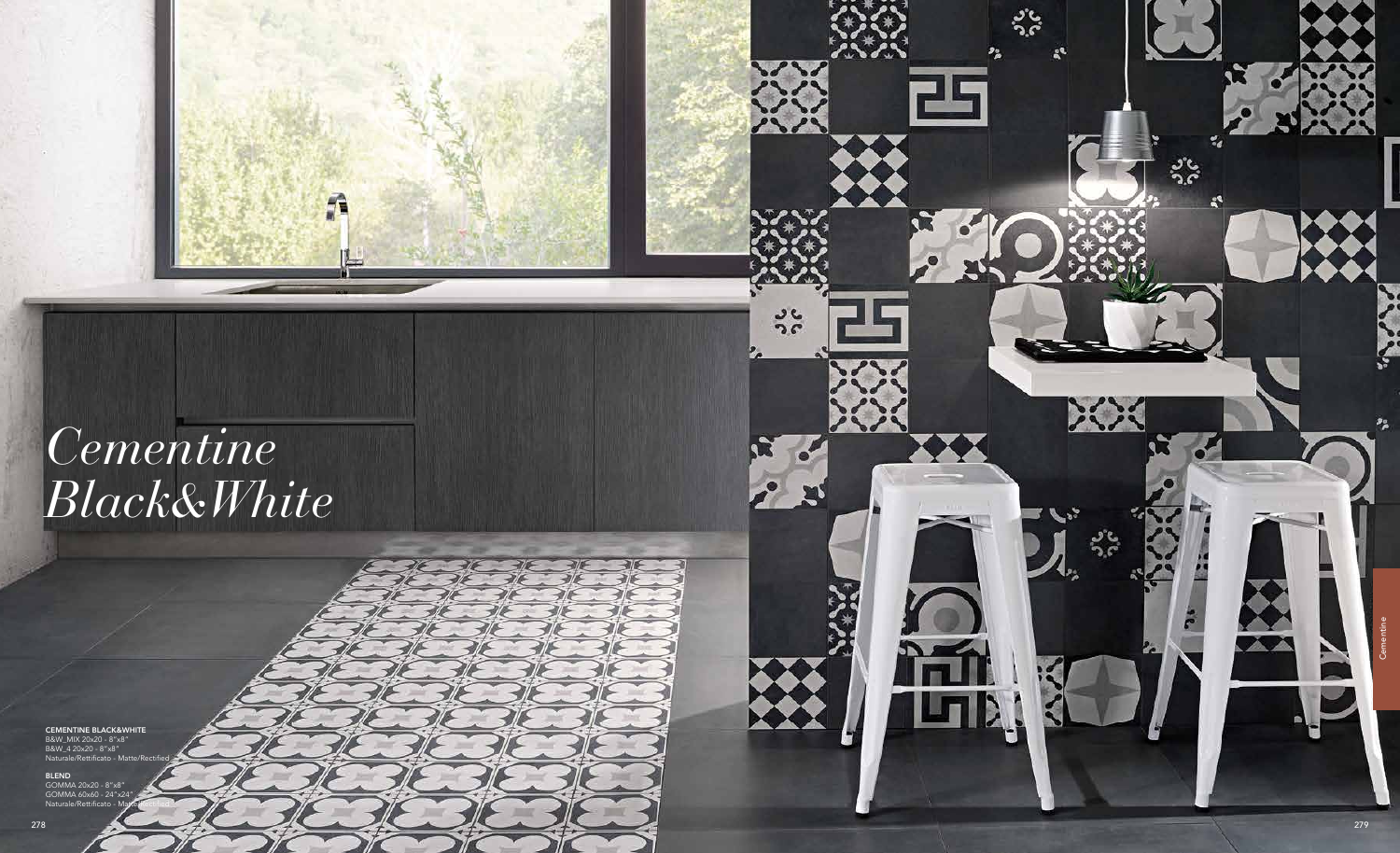Collection

## Cementine Black&White **Designed by SILVIA STANZANI**

GRES PORCELLANATO BODY-COLOR

20x20 - 8"x8"  $\boxed{\phantom{1}}$  Cementine





Naturale/Rettificato Matte/Rectified Matt/Rektifiziert Matt/Rectifié





骆 ☆  $\sim$  $5c$  $36$  $5c$  $56$  $5c$  $\frac{3}{2}$  $\mathcal{O}_\mathbf{A}$  $\mathcal{L}^{\mathbf{p}}$  $B$ <sub>8</sub> $\overline{B}$ or.  $22.$  $\mathcal{L}^{\bullet}$  $\mathcal{D}$